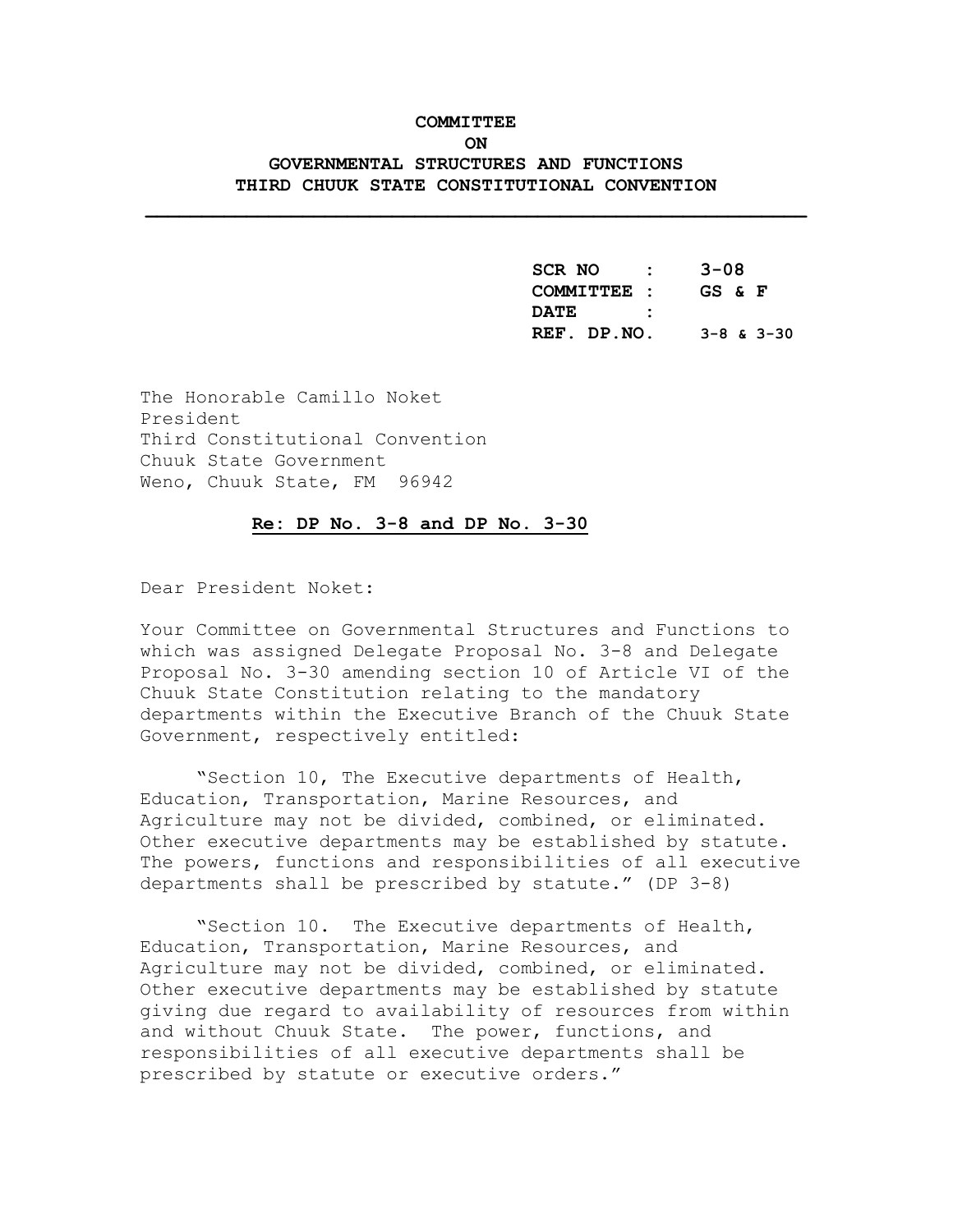Begs leave to report as follows:

I. RECOMMENDATIONS

Your committee wishes to recommend adoption of the report and the committee proposal.

II. Analysis.

A. Purpose.

Both delegate proposals zeroed in on the desire to give flexibility for the creation of Executive departments.

B. History.

Delegate Proposals No. 3-8 in plenary session by the Mortlocks Delegation and Delegate Proposal No. 3-30 by Delegate Jack Fritz in plenary session of the Third Chuuk Constitutional Convention on February 6, 2004. On that same day, a hearing was conducted on both delegate proposals and the findings are provided as follows:

C. Findings.

The Departments mandated by the Constitution be out and prescribed by statute. This is necessary to reduce expenditures of the Government. The departments shall be created by Legislature. They should not be locked in. If that is the case, then the Legislature is responsible for creating or abolishing executive departments depending on the fiscal condition of the State. Furthermore, where there is urgent public needs for creations of such departments the Legislature should do so without constitutional barriers getting in the way.

The existing departments as mandated by constitution are there without any legislative authority over their abolishment because they are locked in. the constitution of Chuuk State held onto the departments today because their existence in the Constitution reflected the old vision that these are the pillars of the economy. Do they serve that purpose today? Obviously, both proposals speak of down sizing of Chuuk State Government. Or they can merge. If the departments can merge, would that stop Chuuk State Government from hiring more?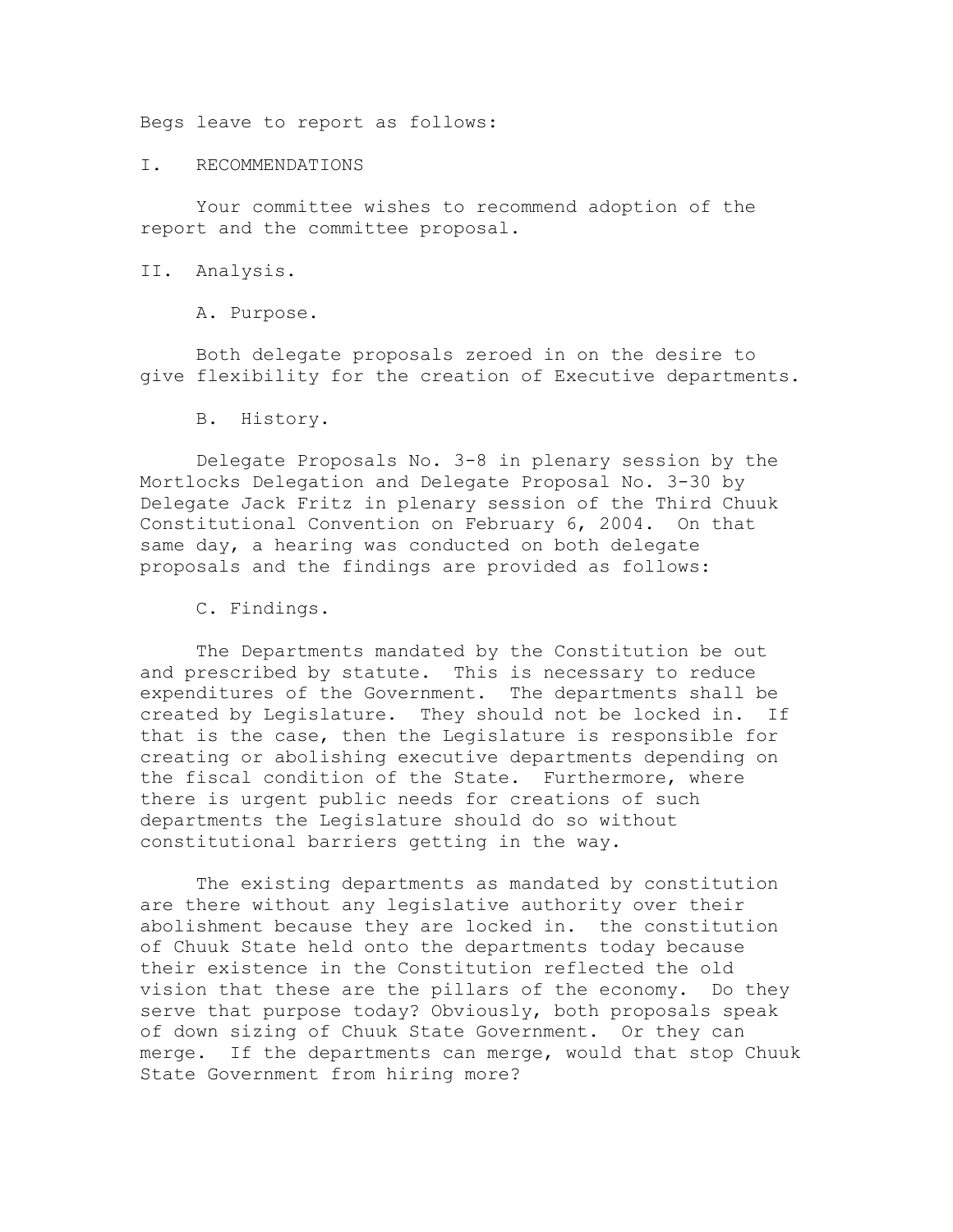If the convention intends to abolish existing departments under the Chuuk State constitution, then it should also think in terms of transition regarding such affected departments.

Your Committee, after having a lengthy deliberation on the proposals named above, finally arrived at its amendment which is provided below, keeping in mind financial status under Compact II.

D. AMENDMENTS.

The following is adopted by Committee and is reflected in the committee proposal. At the end of the amendment, the phrase "or executive orders" is stricken at the end of the paragraph.

"Section 10. The Executive departments of Health and, Education, Transportation, Marine Resources, and Agriculture may not be divided, combined, or eliminated. Other executive departments may be established by statute giving due regard to availability of resources from within and without Chuuk State. The power, functions, and responsibilities of all executive departments shall be prescribed by statute or executive orders."

III. Conclusion.

Your Committee recommends adoption of this report and the committee proposal.

Respectfully submitted:

## **COMMITTEE ON GOVERNMENTAL STRUCTURES AND FUNCTIONS**

 $\sqrt{s}/$ Del. Nelson Stephen, Chairman Del. Tuter Sirom, V. Chairman